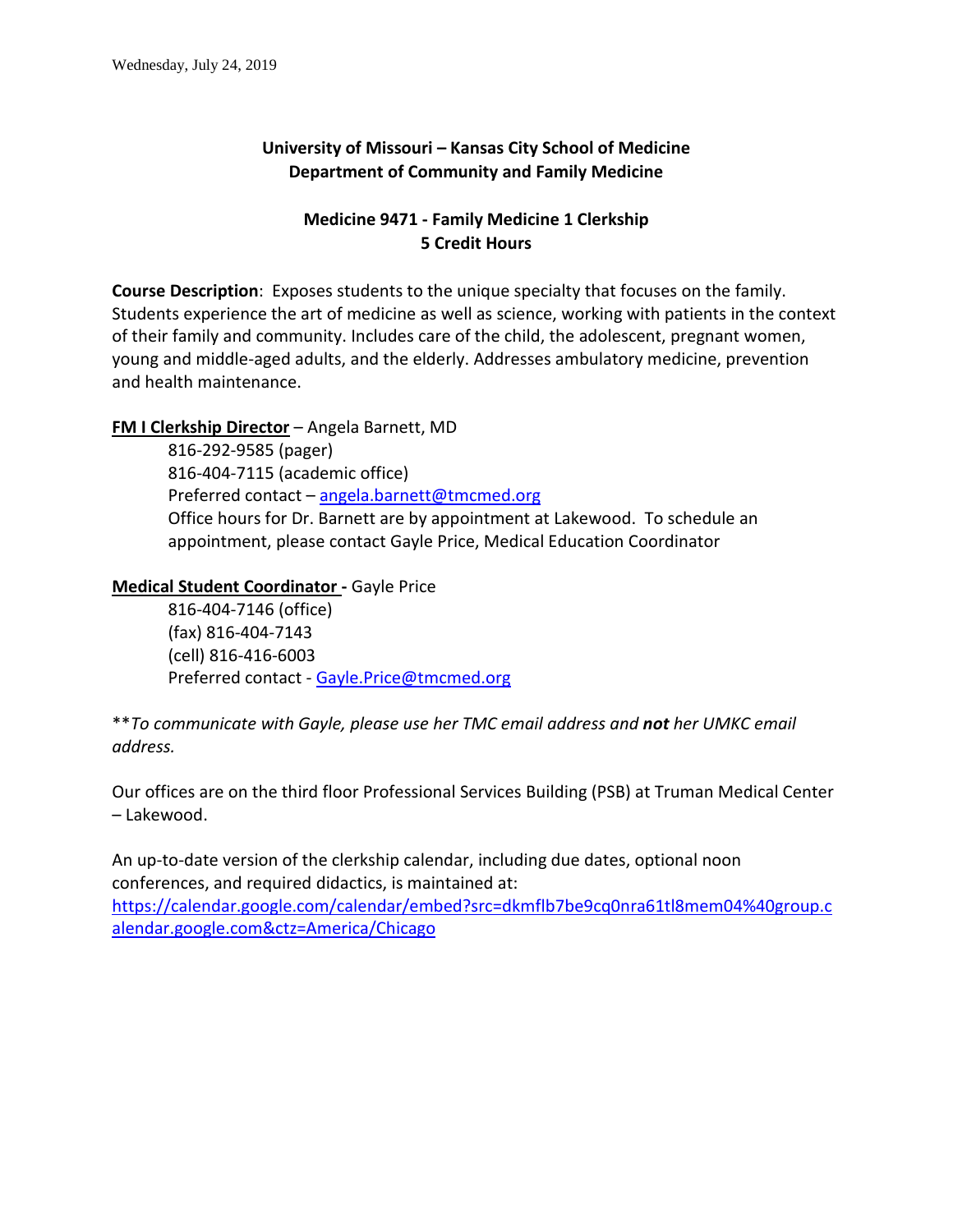#### **Welcome Students!**

Family physicians provide first contact, ongoing, and preventive care to all patients regardless of age, gender, culture, care setting, or type of problem. Rather than focusing on one organ system or type of patient, family medicine is an approach to patient care that treats each individual as unique with a personality and social system that affects his or her attitude toward health care. Family physicians are also focused on their community as a whole and recognize that many of the things that impact a patient's health occur outside of the exam room and hospital.

The UMKC SOM curriculum enhances your exposure to this primary care specialty during two required Family Medicine rotations:

- In Year 4, the Family Medicine I Clerkship (FM I) exposes you to urban and suburban family medicine where family doctors have to shift their role to meet the needs of their community. You will be assigned to clinical rotations in the ambulatory, inpatient, and community settings.
- In Year V, the Family Medicine II Preceptor rotation (FM II) is in a rural setting where you work one-on-one with a family physician in a private practice setting. The experience highlights the unique opportunities for continual, comprehensive care for patients and their families in the context of their community.

These two rotations complement one another and are considered a continuation of family medicine education in the UMKC SOM 6-year program curriculum.

Our faculty and resident staff are committed to providing an outstanding educational experience for medical students.

We welcome your feedback on the clerkship and your experience. I am excited to be on this journey with you as you explore the role of the family physician in the healthcare system.

*Angela Barnett, MD FM 1 Clerkship Director*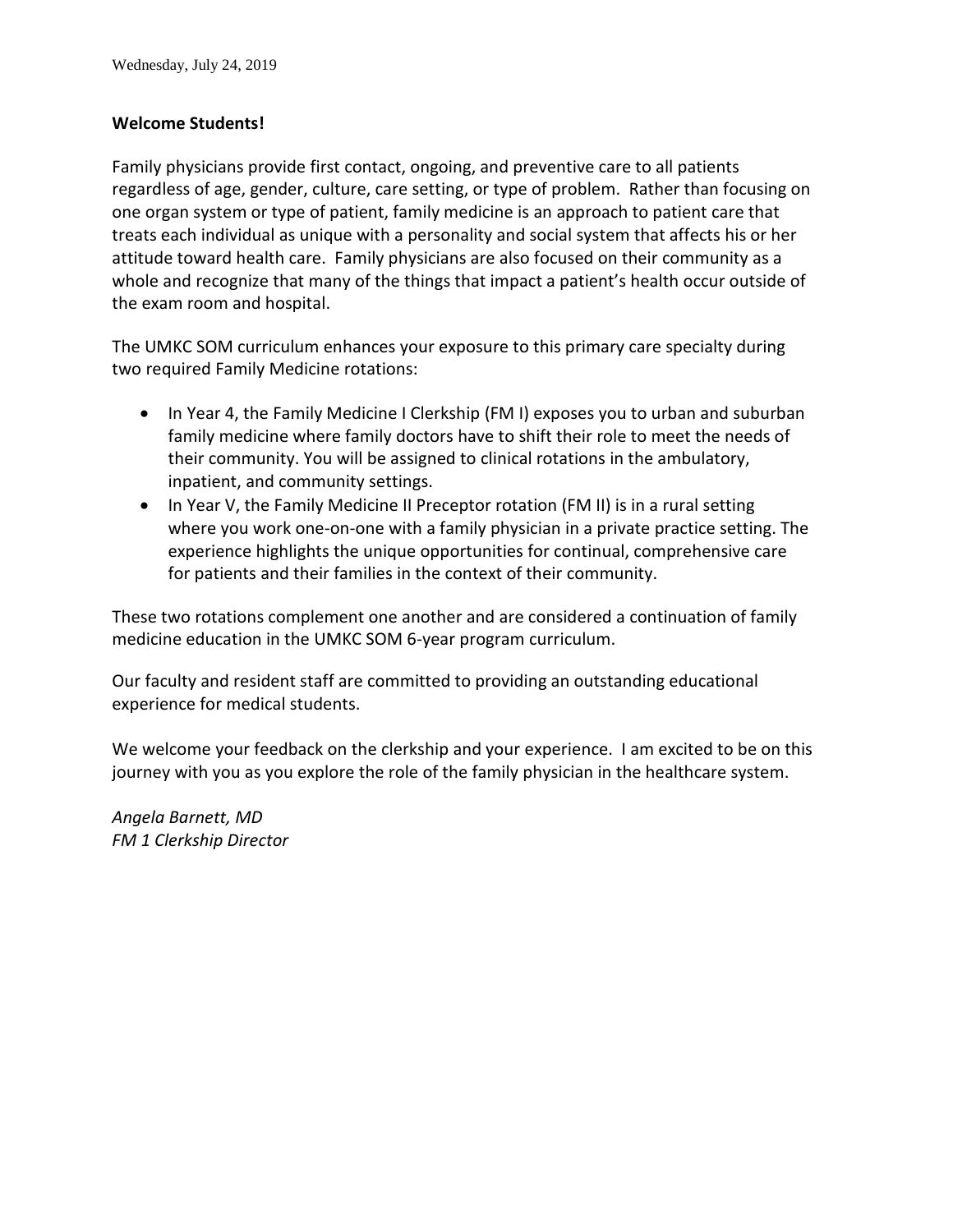# **Course Expectations**

#### *Before Rotation Responsibilities*

Read the entire syllabus carefully

Log on to your TMC e-mail to verify that you have access. If you do not have access, email [gayle.price@tmcmed.org](mailto:gayle.price@tmcmed.org) right away using the subject line, "Clerkship Rotation."

Go to the Aquifer website [\(http://www.aquifer.org/fmcases\)](http://www.aquifer.org/fmcases) and create an account using your UMKC email. If you already have an account, verify that your login is active.

Send Gayle your clinic time, any schedule conflicts, and requests for excused absences.

Review your schedule at orientation for any conflicts or errors.

Develop a plan to maintain personal wellness and promote healthy behaviors in patients

#### *During the Rotation Responsibilities*

- $\sqrt{\phantom{a}}$  Bring a laptop or tablet to each clinical assignment.
- $\sqrt{\phantom{a}}$  Check your e-mail at least twice per day (once after 1700) for schedule changes.
- $\sqrt{\phantom{a}}$  Respond promptly (within 24 hours) to communications from clerkship staff.
- $\sqrt{\phantom{a}}$  Participate in small group discussions.
- $\sqrt{\phantom{a}}$  Demonstrate a positive attitude.
- $\sqrt{\phantom{a}}$  Follow dress code and have a tidy appearance.
- $\sqrt{\phantom{a}}$  Engage with patients and their family as well as all members of the clinical team.
- $\sqrt{\phantom{a}}$  Ask for help when needed.
- $\sqrt{\phantom{a}}$  Bring reading materials relevant to family medicine to review during downtimes.
- $\sqrt{\phantom{a}}$  If an activity is canceled, contact Medical Student Coordinator, Gayle Price for further instructions. Do not leave without discussing with her first.

# **Goals and Objectives**

#### *At the end of the clerkship, the student will be able to:*

- 1. Discuss the principles of patient care from the family medicine perspective
- 2. Gather information, formulate a differential diagnosis, and propose plans for the initial evaluation and management of patients with common acute and subacute illnesses
- 3. Manage follow-up visits for patients with one or more chronic problems
- 4. Develop evidence-based health promotion and disease prevention plans for patients of any age or gender
- 5. Demonstrate competency in advanced elicitation of history, communication, physical examination, and critical thinking skills
- 6. Name inequalities in the healthcare system and the role of the individual physician is promoting a more effective and equitable healthcare system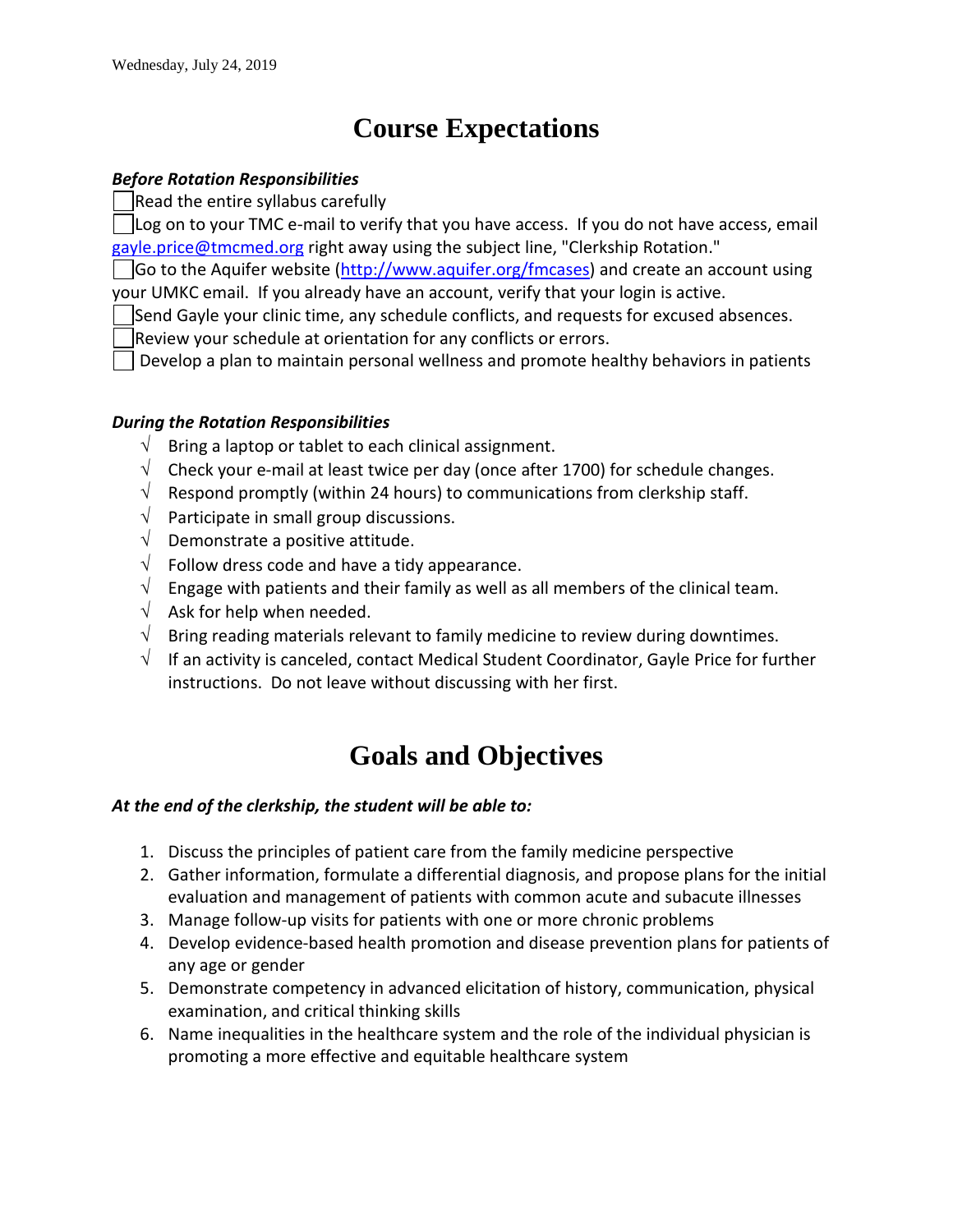#### **I. Interpersonal and Communication Skills**

- a. Goal:
	- i. Communicate effectively with patients, family members, and healthcare providers to ensure the delivery of quality patient care.
- b. Objectives:
	- i. Use motivational interviewing skills to encourage patient compliance with recommended treatments and lifestyle changes.
	- ii. Demonstrate non-verbal communication skills that convey compassion and engagement with patients, family members, and the medical team.
	- iii. Explain the risks and benefits of a diagnostic approach or treatment to encourage active involvement by patients in treatment decisions.
	- iv. Communicate with clerkship faculty and staff in a professional manner via e-mail.
	- v. Demonstrate active listening skills including reflective statements and summary statements to ensure effective communication with patients.
	- vi. Use patient-centered interviewing skills when working with patients in an ambulatory setting
	- vii. Reflect in writing on the experience of patients who struggle with addiction

#### **II.Professionalism**

- a. Goal:
	- i. Interact in a professional manner with patients and their families, peers, and the healthcare team.
- b. Objectives:
	- i. Attend student interactive sessions and participate in discussions.
	- ii. Complete all assignments by the posted deadline.
	- iii. Discuss professional dilemmas in small group discussions.
	- iv. Provide honest and reliable information when presenting patients to the attending, preceptors, and residents.
	- v. Acknowledge errors.
	- vi. Arrive on time to all scheduled assignments.
	- vii. Present yourself as a professional member of the team through your choices in your clothing, grooming, language, and general demeanor.
	- viii. Explore the need to balance competing demands on the time of physicians.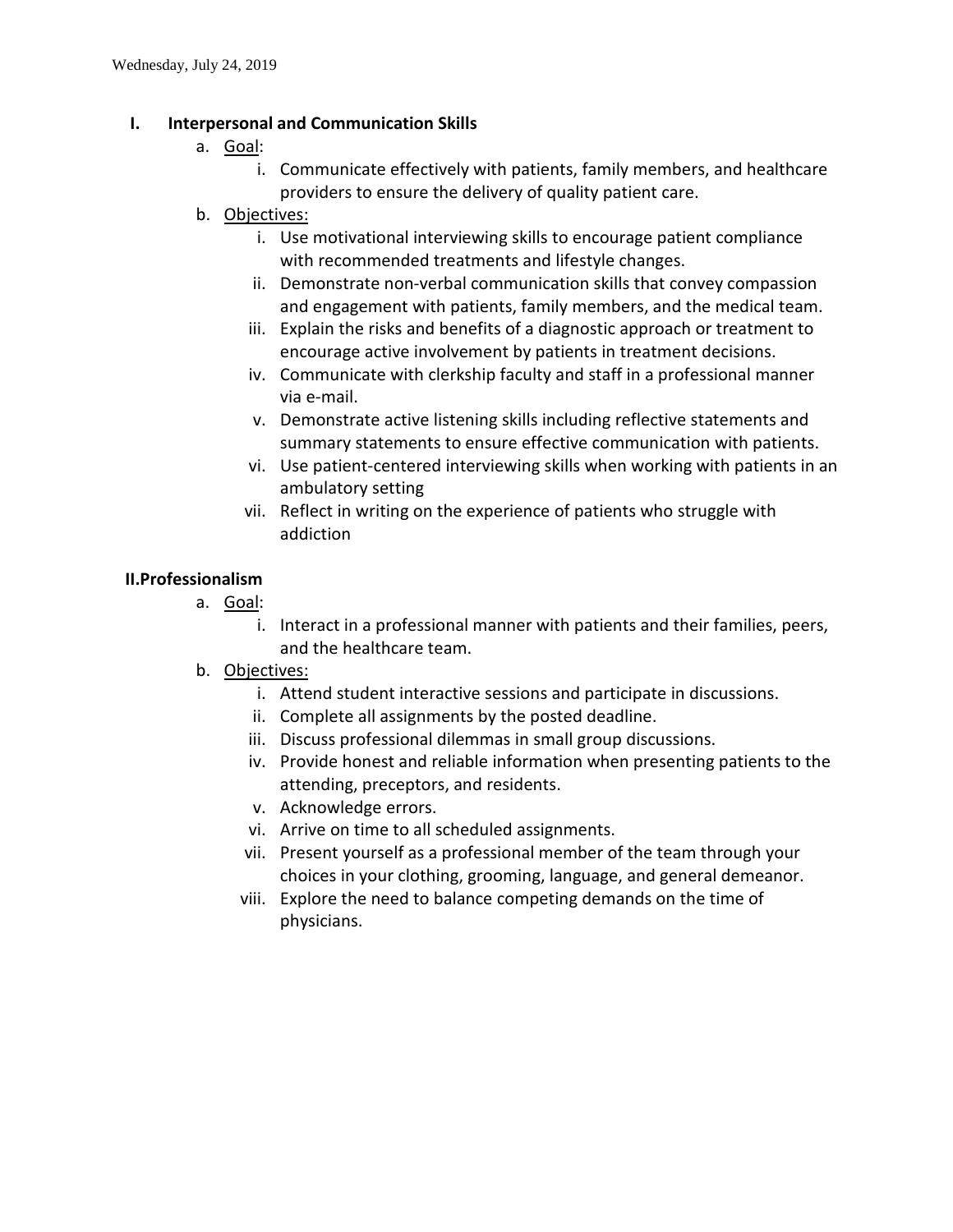#### **III.Medical Knowledge**

- a. Goal:
	- i. Apply knowledge and principles learned in the basic science coursework to the care of patients.
- b. Objectives:
	- i. Use a knowledge of human anatomy and physiology to develop a differential diagnosis for a patient presenting with acute and undifferentiated complaints.
	- ii. Apply knowledge on the pathophysiology of chronic diseases when recommending lifestyle changes and monitoring for disease progression.
	- iii. List recommended screening tests for early identification of treatable condition in adult and pediatric patients.
	- iv. List common bacterial pathogens that infect various organ systems to inform choices in antibiotic regiments.
	- v. Participate in the required weekly on-line interactive Aquifer family medicine CASES and quizzes.
	- vi. Recommend lifestyle changes to obese patients that can promote weight loss.

#### **IV. Practice-Based Learning and Improvement**

- a. Goal:
	- i. Recognize strengths and weaknesses across the competencies to develop an individual learning plan for this clerkship that can serve as a foundation for maintaining a habit of lifelong learning.

# b. Objectives:

- i. Complete a personal wellness assessment and develop one goal to promote personal wellness during the rotation
- ii. Develop a plan to maintain personal wellness and promote healthy behaviors in patients
- iii. Use point-of-care tools to access evidence to guide your evaluation
- iv. Recognize your individual knowledge gaps and consider ways to fill in those gaps.
- v. Ask questions of those around you to gain a deeper understanding of family medicine topics.
- vi. Ask clinical questions using the "PICO" format, identify resources that can help answer those questions, and present the answer to peers.

#### **V. Systems-Based Practice**

- a. Goal:
	- i. Work with a variety of disciplines to ensure patients receive comprehensive and coordinated care.
- b. Objectives: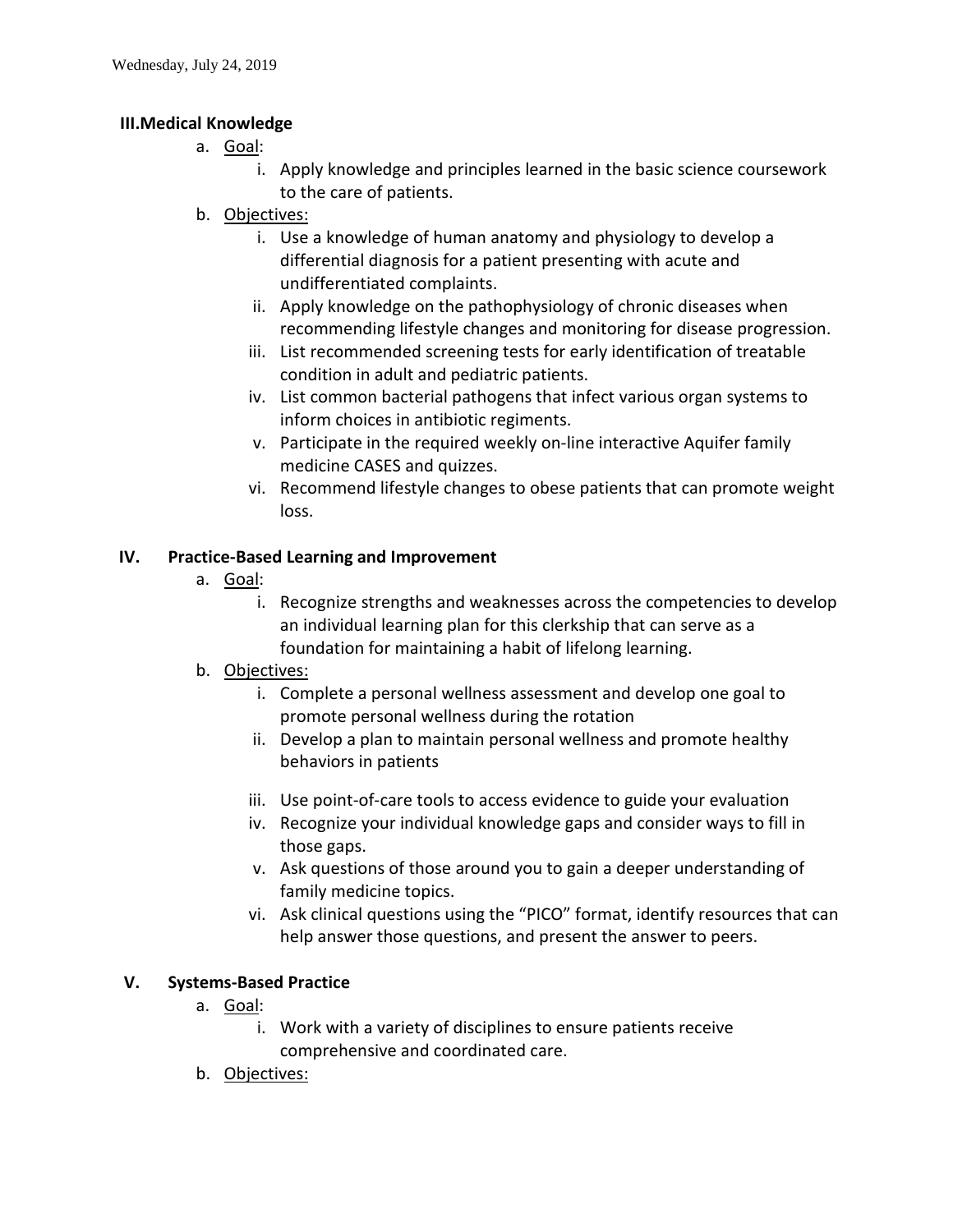- i. Consider the costs of medications and diagnostic evaluations when recommending these services.
- ii. Work with patients to identify areas where their social environment may impact their health.
- iii. Apply methods of health promotion and disease prevention through the use of written protocols, risk identification, screening for disease, and counseling asymptomatic patients.
- iv. Identify tools used by organizations, including medical schools, to provide medical care to underserved patients
- v. Describe the impact that access to primary care can have on a community.
- vi. Explain how economic disparities, racism, and other forms of discrimination can affect personal health

# **VI. Patient Care**

- a. Goal:
	- i. Perform focused histories and physical examinations.
- b. Objectives:
	- i. Develop a differential diagnosis to guide your history taking and physical examination
	- ii. Use a mixture of open and closed-ended questions to obtain a history from a patient
	- iii. Use patient-centered language to ask sensitive questions.
	- iv. Develop and justify a differential diagnosis for an acute, undifferentiated complaint.

# **Clerkship Structure – Clinical Experiences**

Your clerkship time is composed of three parts:

- 1. **Preceptor experience** Four weeks with a community or academic preceptor
	- a. This experience is designed to show the core work of family medicine with a focus on ambulatory care of acute and chronic problems as well as preventive care
- 2. **Specialty selective experience** Four days with a family medicine specialty
	- a. Options:
		- i. Women's health
		- ii. Inpatient adult medicine
		- iii. Dermatology and procedures
- **3. Community and Interprofessional experience**
	- a. One half-day with an integrated behavioral health specialist
	- b. Work at Sojourner Health Clinic
	- c. Attend Alcoholic Anonymous meeting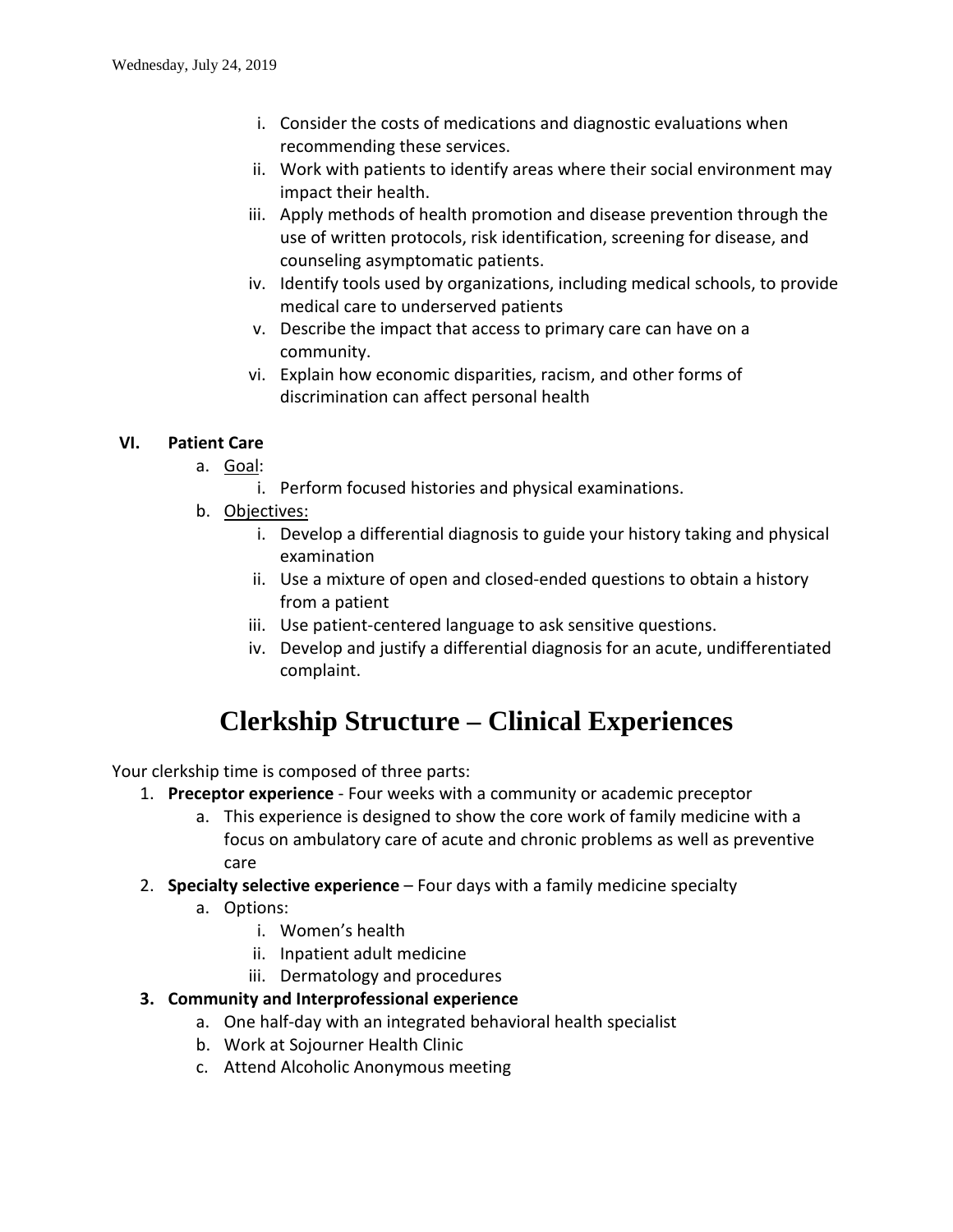d. One half-day in family medicine center completing a wellness assessment on a patient, then reflecting with Dr. Barnett

You will be given the opportunity to select your preferred experiences for preceptor and your specialty before starting the rotation on a first come, first served basis. You may switch with an agreeable peer. You must have your choices in by the due date. Students who do not select an option by the deadline will be assigned selectives and preceptor sites.

# *Clinical Expectations and Opportunities*

Students should plan to do the following independently when in a clinical environment (a physician is nearby and available for questions but not providing direct supervision)

- Evaluate patients with stable vital signs and clinical situation
- Obtain history
- Perform physical exams other than invasive personal exams
- Counsel patients on behavior change
- Assist with discharging patients
- Compose a note that is reviewed by a physician for documentation in the electronic health record
- Return patient phone calls
- Notify patients of lab results

Students should do the following only with IMMEDIATE and DIRECT supervision (a supervising physician in the room with the student):

- Put orders in the electronic health record for physician co-signature
- Perform a procedure that requires breaking the skin (see examples below)
- Perform an invasive personal exam (genitals, anorectal, hernia, or breast)
- Obtain informed consent
- Evaluate an unstable patient (e.g., acute respiratory distress, abnormal vital signs that have not yet been reviewed by the physician)

Students should NEVER:

- Enter orders or document notes under a physician's log-in
- Give verbal orders to a nurse or other member of the healthcare team

Students may be able to perform the following procedures with permission and immediate supervision from the supervising physician (resident or attending) and patient:

- Venipuncture
- Peripheral intravenous line placement
- Intramuscular injection
- Trigger point injection
- Joint injection or aspiration
- Pap smear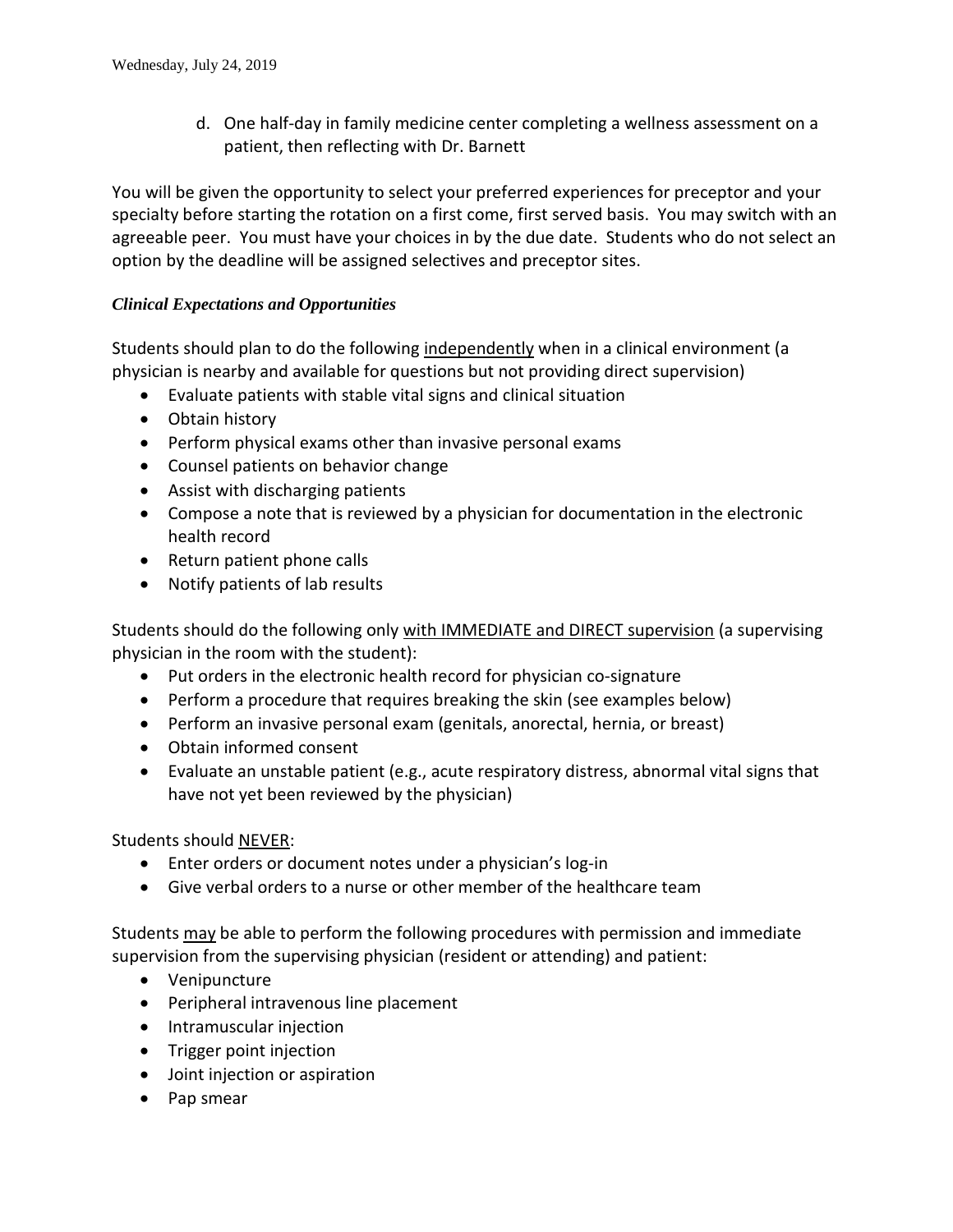- Splint placement
- Skin biopsy (punch or shave)
- Cryotherapy
- Ear irrigation
- Cervical check in laboring patient with intact membranes
- Delivery of the placenta after vaginal delivery
- Nasogastric tube placement

Students may be able to observe and assist the following procedures with permission from the supervising physician (resident or attending) and patient:

- C-section
- Vaginal delivery
- Vasectomy
- Newborn circumcision
- Point-of-care ultrasound
- Skin biopsy (elliptical excision)
- Incision and drainage
- IUD insertion or removal
- Nexplanon insertion or removal
- Endometrial biopsy
- Paracentesis
- Thoracentesis
- Central intravenous line placement
- Cast placement or removal
- Laceration repair
- Lumbar puncture
- Nerve blocks
- Other procedures as applicable if agreeable to patient and supervising physician

#### *Oasis Journal*

- Students are expected to complete all items listed in the Oasis journal. If a student does not believe they will have the opportunity to complete all elements, they should contact Dr. Barnett 24 hours before sitting for the final exam for an alternative experience.
- It is strongly recommended you enter patients every day.
- After you have met minimum requirements, continue to add to the list to show the breadth of your experience. Document every patient you come into contact with during the clerkship and document every problem addressed during the visit as well as all procedures completed. If a patient has more than one problem, include all current problems discussed during the day's visit.
- Your required encounters should all be met during your preceptor time. You should log patients encountered during your selectives as well.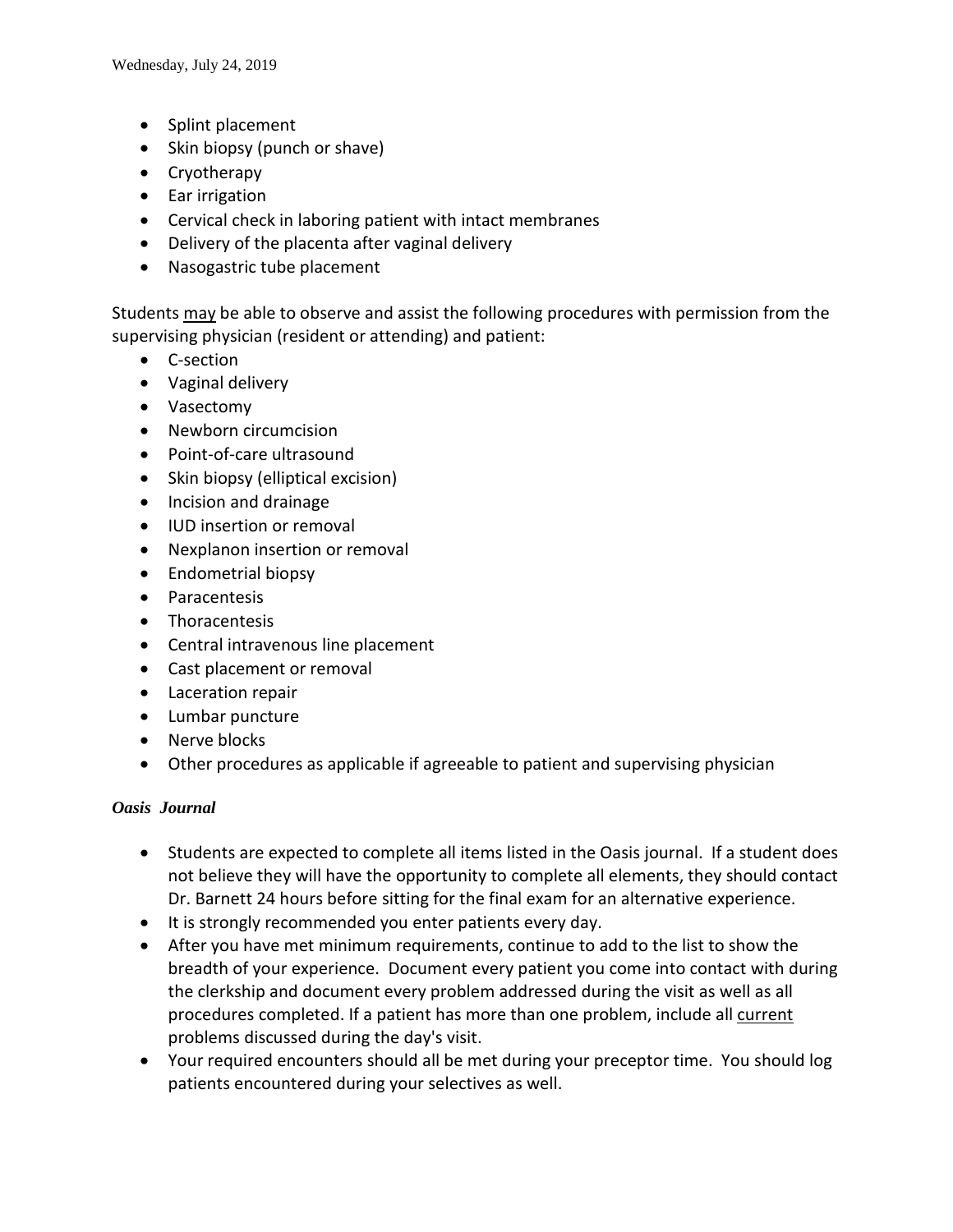- If you interact with a student who does not have a medical record number (e.g., at Sojourner) please use a random number to identify that patient in the Oasis log.
- Students must enter all required patient data by midnight of the last day of the clerkship. **Students who fail to meet this requirement will have their final grade in the clerkship reduced by one level (e.g., honors to high pass).**

|                                                                                                                                                                                                                                                                                                                                                                                     | Min#         | Level of       |  |  |  |  |
|-------------------------------------------------------------------------------------------------------------------------------------------------------------------------------------------------------------------------------------------------------------------------------------------------------------------------------------------------------------------------------------|--------------|----------------|--|--|--|--|
|                                                                                                                                                                                                                                                                                                                                                                                     | required     | Responsibility |  |  |  |  |
| Required Procedures/Activities to be Completed on Any Patient                                                                                                                                                                                                                                                                                                                       |              |                |  |  |  |  |
| Contraceptive counseling<br>1<br>Pelvic exam with speculum<br>1<br>Diabetic foot exam<br>1<br>Smoking cessation counseling<br>$\mathbf{1}$<br>DASH diet counseling<br>$\mathbf{1}$<br><b>Medication reconciliation</b><br>5<br>Knee exam<br>$\mathbf{1}$<br>Shoulder exam<br>$\mathbf{1}$<br>Back exam<br>1<br>Neurological exam<br>1<br>Ear, nose, and throat exam<br>$\mathbf{1}$ |              | O              |  |  |  |  |
|                                                                                                                                                                                                                                                                                                                                                                                     |              | O              |  |  |  |  |
|                                                                                                                                                                                                                                                                                                                                                                                     |              | P              |  |  |  |  |
|                                                                                                                                                                                                                                                                                                                                                                                     | P            |                |  |  |  |  |
|                                                                                                                                                                                                                                                                                                                                                                                     |              | P              |  |  |  |  |
|                                                                                                                                                                                                                                                                                                                                                                                     |              | P              |  |  |  |  |
|                                                                                                                                                                                                                                                                                                                                                                                     |              | P              |  |  |  |  |
|                                                                                                                                                                                                                                                                                                                                                                                     |              | P              |  |  |  |  |
|                                                                                                                                                                                                                                                                                                                                                                                     |              | P              |  |  |  |  |
|                                                                                                                                                                                                                                                                                                                                                                                     |              | P              |  |  |  |  |
|                                                                                                                                                                                                                                                                                                                                                                                     |              | P              |  |  |  |  |
| Interpret the PHQ-9 in a patient who presents with<br>confirmed or potential diagnosis of depression                                                                                                                                                                                                                                                                                | $\mathbf{1}$ | P              |  |  |  |  |
| Explain a new medication to the patient                                                                                                                                                                                                                                                                                                                                             | $\mathbf{1}$ | P              |  |  |  |  |
| Obtain vitals and room a patient                                                                                                                                                                                                                                                                                                                                                    | 1            | P              |  |  |  |  |
| Obtain a comprehensive family history                                                                                                                                                                                                                                                                                                                                               | 1            | P              |  |  |  |  |
| Obtain a complete social and cultural history (ask about<br>occupation, education, military service, living situation,<br>religion/spirituality, hobbies)                                                                                                                                                                                                                           | 1            | P              |  |  |  |  |
| Obtain a complete diet history (daily diet, food allergies or<br>intolerances, snacks, binge eating)                                                                                                                                                                                                                                                                                | $\mathbf{1}$ | P              |  |  |  |  |
| Write an exercise prescription (type of activity, frequency,<br>duration, intensity)                                                                                                                                                                                                                                                                                                | $\mathbf{1}$ | P              |  |  |  |  |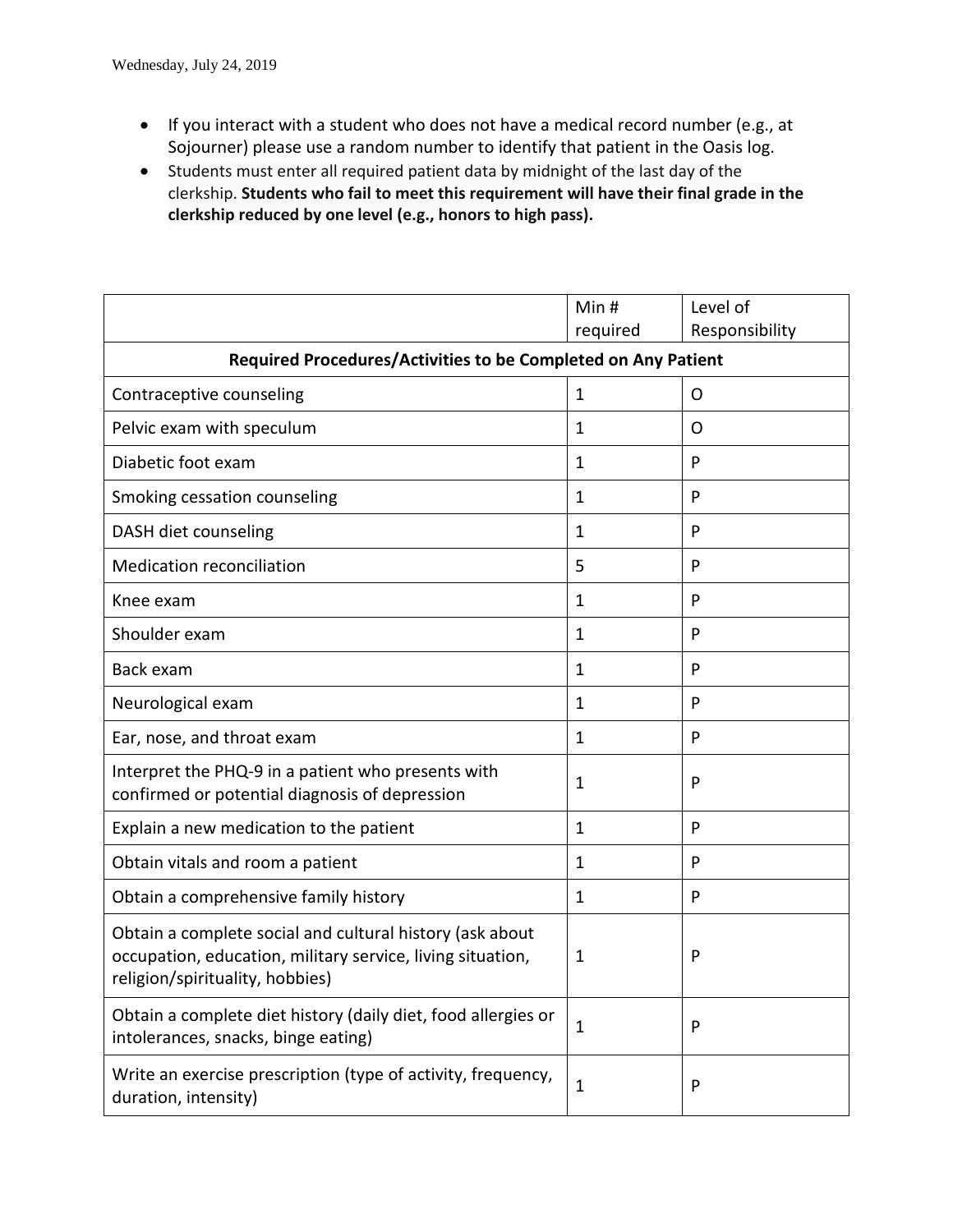| Determine risk of coronary artery disease using the ASCVD<br>Calculator | $\mathbf{1}$        | P |  |  |  |  |
|-------------------------------------------------------------------------|---------------------|---|--|--|--|--|
| <b>Acute and Subacute complaints</b>                                    |                     |   |  |  |  |  |
| Abdominal pain                                                          | $\mathbf{1}$        | S |  |  |  |  |
| Acute joint pain (other than back)                                      | $\mathbf{1}$        | S |  |  |  |  |
| Acute viral or bacterial illness of respiratory system                  | $\mathbf{1}$        | S |  |  |  |  |
| Changes in urination                                                    | $\mathbf{1}$        | S |  |  |  |  |
| Chest pain or Palpitations                                              | $\mathbf{1}$        | S |  |  |  |  |
| Cough                                                                   | $\mathbf{1}$        | S |  |  |  |  |
| <b>Dizziness</b>                                                        | $\mathbf{1}$        | S |  |  |  |  |
| Fatigue                                                                 | $\overline{2}$<br>S |   |  |  |  |  |
| Headache                                                                | $\mathbf{1}$        | S |  |  |  |  |
| Low back pain                                                           | $\mathbf{1}$        | S |  |  |  |  |
| Menstrual or sexual concerns                                            | 1                   | S |  |  |  |  |
| Rash or Skin Lesion                                                     | 1                   | S |  |  |  |  |
| Shortness of breath or wheezing                                         | $\mathbf{1}$        | S |  |  |  |  |
| <b>Chronic Conditions</b>                                               |                     |   |  |  |  |  |
| Anxiety or Depression                                                   | $\overline{2}$      | S |  |  |  |  |
| Asthma                                                                  | $\mathbf{1}$        | S |  |  |  |  |
| <b>COPD</b>                                                             | S<br>$\mathbf{1}$   |   |  |  |  |  |
| Chronic pain                                                            | 2                   | S |  |  |  |  |
| Coronary artery disease                                                 | $\mathbf{1}$        | S |  |  |  |  |
| Hypertension                                                            | 3                   | S |  |  |  |  |
| Hyperlipidemia                                                          | 3                   | S |  |  |  |  |
| Obesity                                                                 | 3                   | S |  |  |  |  |
| Substance abuse (alcohol or illicit drugs)                              | $\mathbf{1}$        | S |  |  |  |  |
| Type 2 Diabetes                                                         | 3                   | S |  |  |  |  |
| Pediatric patient (less than age 18)                                    | $\mathbf{1}$        | S |  |  |  |  |
| Geriatric patient (older than age 65)                                   | $\overline{2}$      | S |  |  |  |  |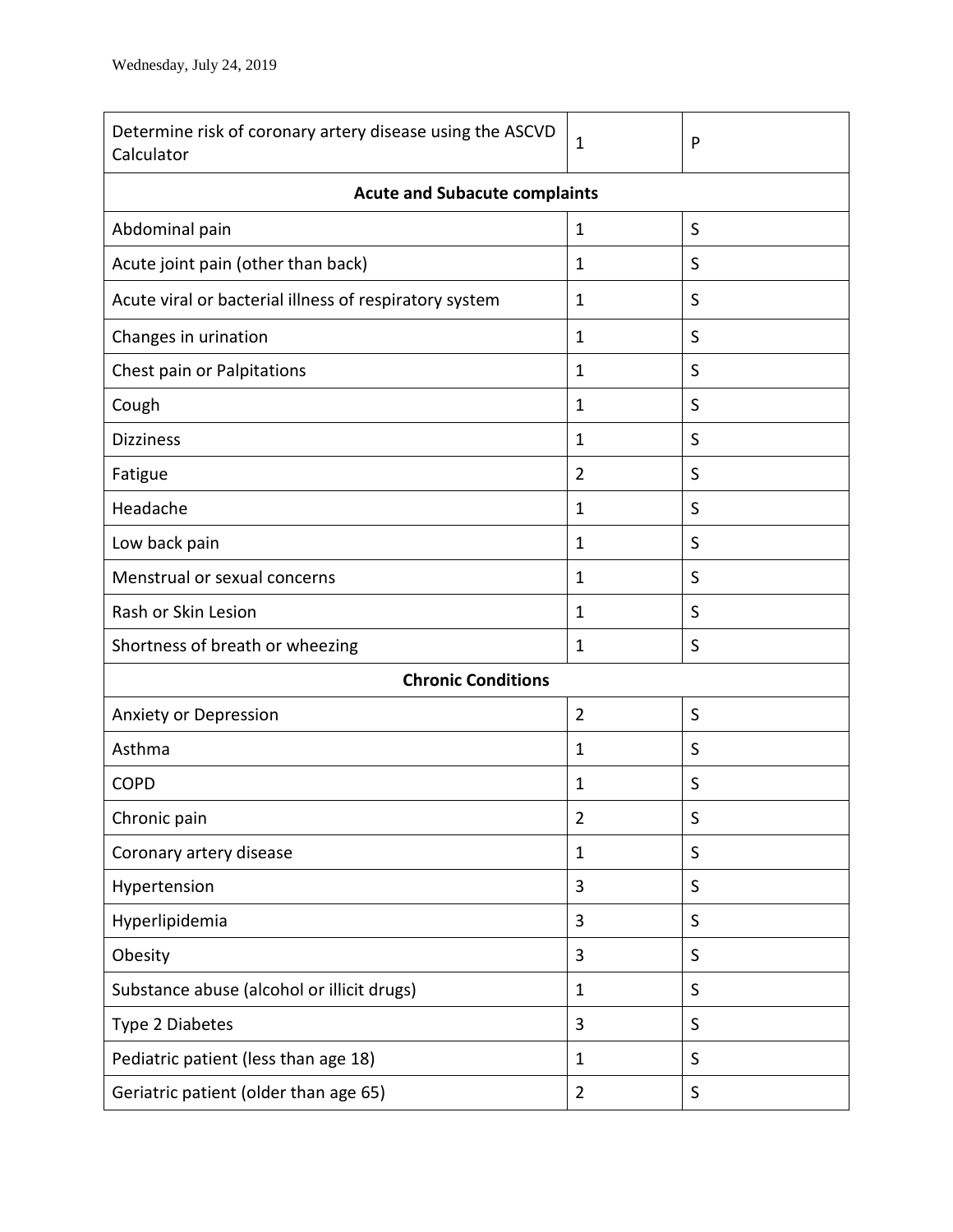| Young adult patient (age 18 to 30) |  |
|------------------------------------|--|
| Middle Age Adult (36-64 years)     |  |
| Wellness visit                     |  |

O = observed (you have watched a faculty member or resident complete the activity) P = performed (for activities, you should personally complete the task with supervision and feedback as necessary)

S = seen (you saw a patient with the complaint on your own, observed a resident or faculty member seeing the patient, or have completed the Aquifer fmCASES with the complaint or in the expected age range)

#### *Sojourner Clinic*

Grand Avenue Temple at 205 E 9th St, KCMO, 64106

- Students will attend at least one Sunday at the Sojourner clinic.
- Sign-ups are at [sojournerhealthclinic.com.](http://sojournerhealthclinic.com/)
- Students should arrive by 11:15 a.m..
- Attire is scrub pants and navy T-shirt or clinic attire. No White Coat! Bring your stethoscope and pen.
- Students are expected to participate in all clinic activities fully.
- Failure to attend Sojourner clinic at some point in the month will be treated as an unexcused absence.
- If a student is scheduled to attend Sojourner on the last Sunday of the month and Sojourner is cancelled without advance notice (for example, due to inclement weather), students may complete a clinic session during the first 2 weeks of the following month.

# **Clerkship Structure – Other Expectations**

# *Aquifer fmCASES and Weekly Quizzes*

- Of the 40 cases available, 20 have been selected for the FM I Clerkship. The rest will be covered during the FM II Clerkship, but you may do them at any time if you choose.
	- o Week 1: Complete fmCASES 1, 2, 6, 10, 30
	- o Week 2: Complete 5 fmCASES 8, 11, 16, 23, 29
	- o Week 3: Complete 5 fmCASES 3, 13, 14, 19, 25
	- o Week 4: Complete 5 fmCASES 9, 12, 17, 18, 24
- The student should plan to dedicate 60 to 90 minutes of study time per case; some may require longer.
- Each week, a quiz will be available on Blackboard for a set period to time to allow you to assess your learning. The quizzes will help you recognize areas of weakness and improve performance during the clerkship and on the final examination.
	- o The student must take the quiz at the scheduled time.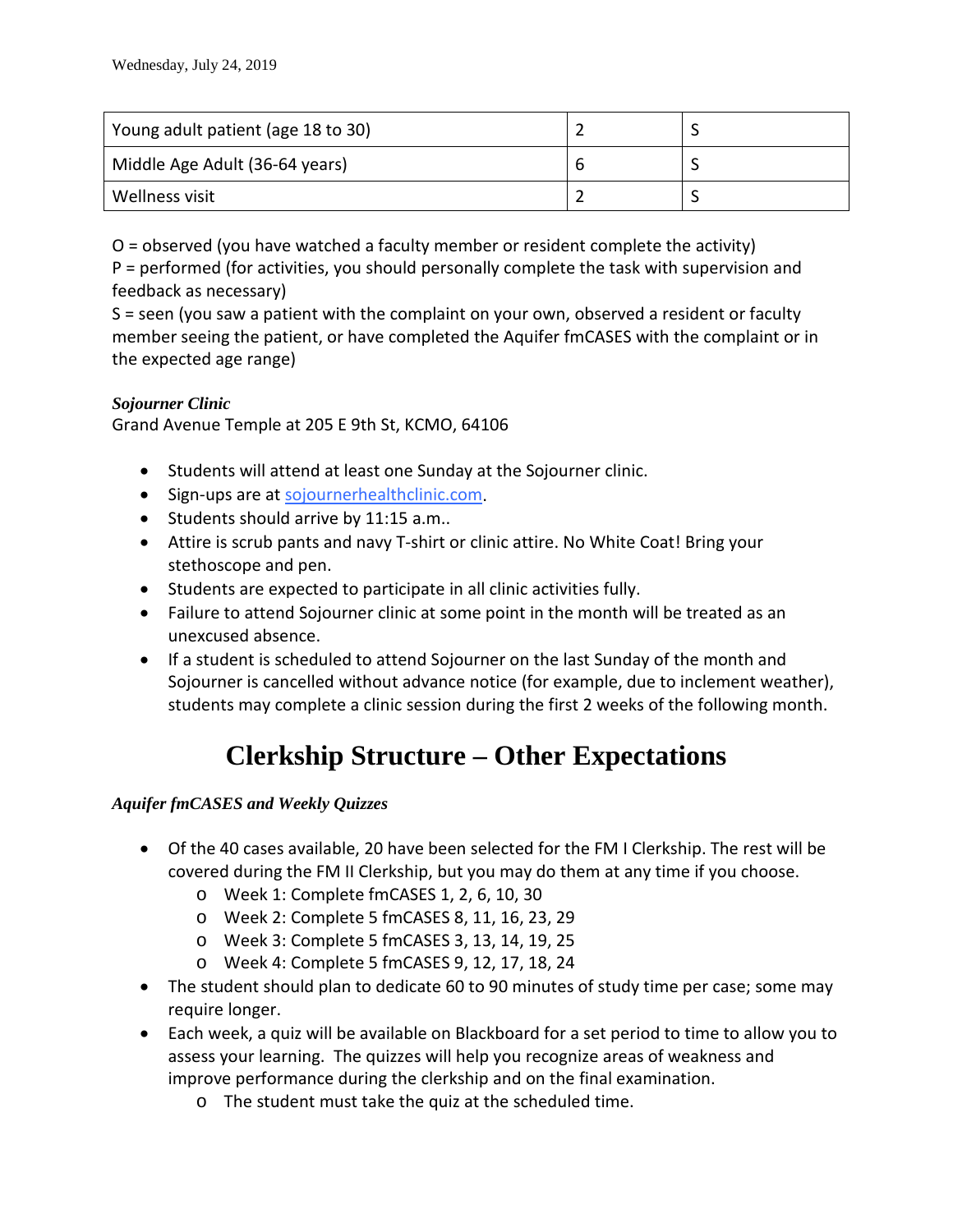- $\circ$  Students should not share the questions, in any format, with other students.
- o Students are expected to complete the quizzes by themselves but are welcome to use the Aquifer fmCASES while taking the quiz.
- o If questions or answers are shared with anyone at any time, this will be considered a violation of the SOM's Honor Code and will be reflected in the Oasis evaluation as an unprofessional activity.

#### *Didactic Sessions*

- Five half days are assigned for learning sessions (four Tuesday afternoons and one Friday afternoon)
	- o Tuesday afternoon sessions:
		- Integrated Approaches to Back Pain (1 hour) and PICO Project (1 hour) \*\*\*
		- Cardiovascular Medicine (2 hours) and Professionalism (1 hour) \*\*\*
		- **Preventive Medicine (1 hour) and Dyspnea (1 hour)**
	- o *\*\*\* Additional preparation is required*
	- o Friday afternoon sessions:
		- Voga (1 hour)
		- **Sports medicine (1 hour)**
		- Geriatrics (1 hour)
		- **Anxiety (1 hour)**
		- KC Care Clinic Opportunities (1 hour)
- Attendance and participation is mandatory. Unexcused absences will follow the unexcused absence policy.
- Please refer to individual emails and the clerkship calendar for times and locations.
- If afternoon sessions are scheduled on the student's day of continuity clinic, students should inform his or her docent of the mandatory attendance and need for timely arrival. The only exception to this is students who have Friday continuity clinic. Students are excused from the Friday noon lecture but are expected to arrive on time for the 1 p.m. lecture.

# *Mid-Block Feedback Session*

- If you are assigned to Lakewood Pavilion Preceptor, you will meet with Dr. Barnett and should contact Gayle Price to schedule your mid-block.
- If you are assigned to Hospital Hill Pavilion Preceptor, you will meet with Dr. Slack and should contact her to schedule your mid-block.
- All other students will be scheduled by Gayle Price.
- The student will bring the following:
	- o A printed copy of an updated Oasis Log Journal
	- o A completed copy of the Mid-Block Feedback Session Guide
- During the session, the faculty will:
	- o Review the Oasis Log Journal and make recommendations for 100% completion before the end of the rotation.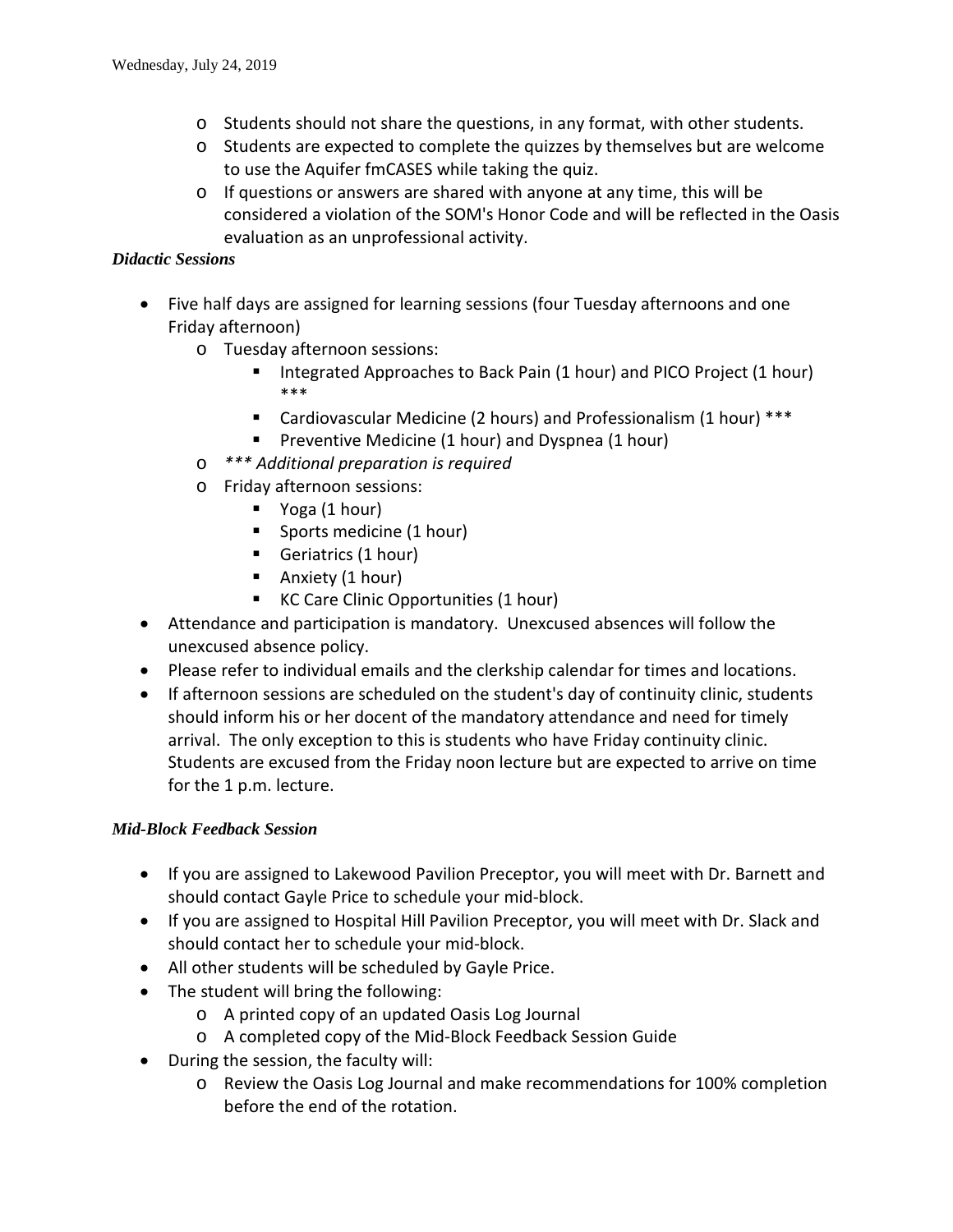- o Discuss the student's personal goals and plans for attainment.
- o If the student is performing at less than satisfactory pass level, the course director, and the student will establish specific behavioral criteria to enhance improvement. A minimum of weekly re-evaluation sessions will take place to monitor performance improvement.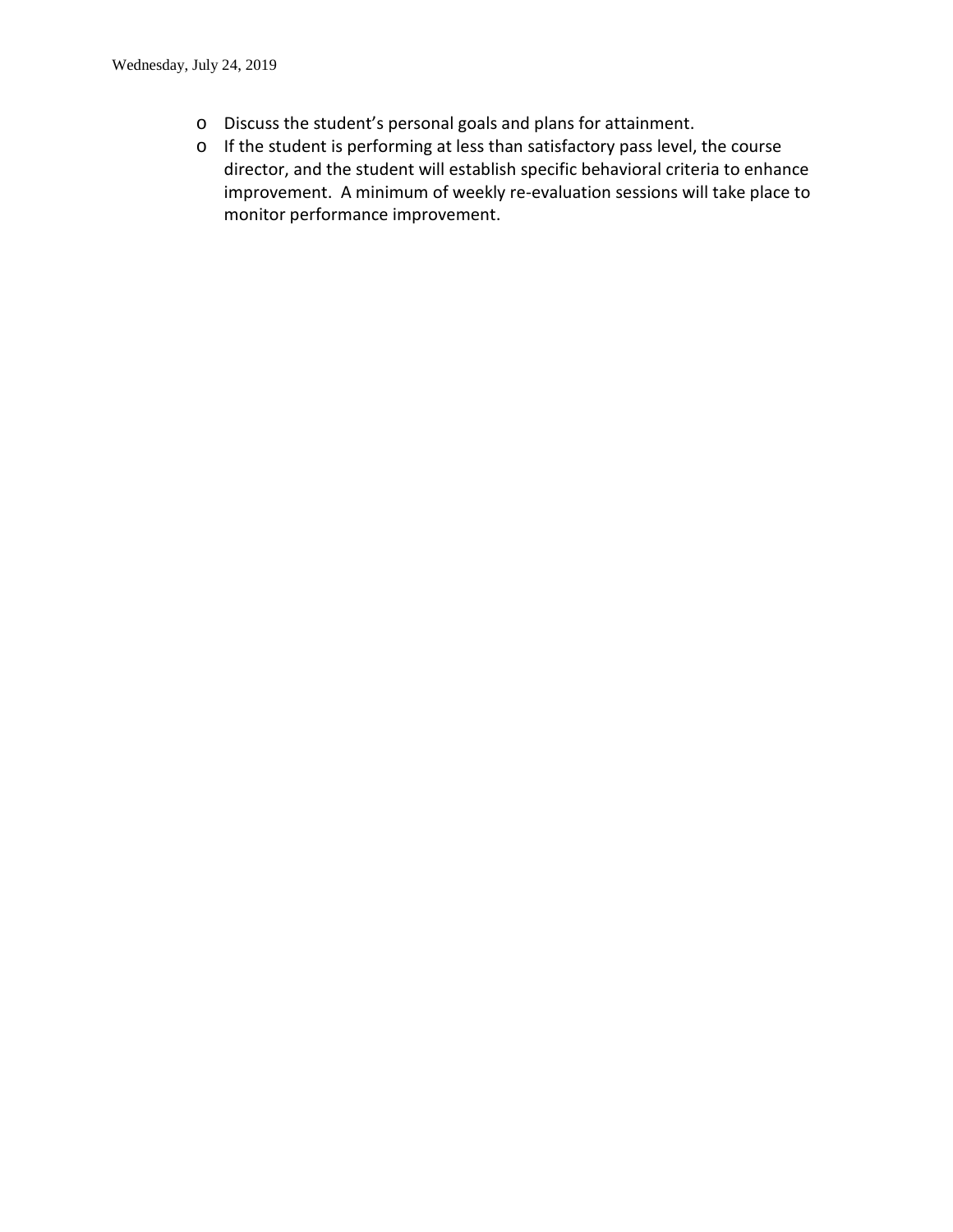# **Requirements and Grading**

Being a successful physician requires meeting certain expectations above and beyond those of the non-physician. It is expected the student will meet these high professional standards in all matters relating to the Family Medicine I Clerkship. The student must pass the UMKC-SOM Professionalism Competency to pass the Clerkship.

|                          | 25%           | 15%                      | 35%       | 15%         | 10%       |
|--------------------------|---------------|--------------------------|-----------|-------------|-----------|
|                          | $CPE -$       | <b>Brief Evaluations</b> | Final     | <b>OSCE</b> | Other     |
|                          | Preceptor     |                          | Exam      |             | Tasks     |
| <b>Honors</b>            | 3.7 or above  | 3.5 or above             | 80 or     | 3.75 or     | 3.8 or    |
|                          |               |                          | above     | above       | above     |
| <b>High Pass</b>         | 3.3 to 3.69   | 3 to 3.49                | 70 to 79  | 3.45 to     | 3.45 to   |
|                          |               |                          |           | 3.74        | 3.79      |
| <b>Satisfactory Pass</b> | 3 to 3.29     | 2.5 to 2.9               | 60 to 69  | 3.26 to     | $3.26$ to |
|                          |               |                          |           | 3.44        | 3.44      |
| <b>Marginal Pass</b>     | 2.5 to 2.99   | 2 to 2.49                | 50 to 59  | 3.19 to     | 3.19 to   |
|                          |               |                          |           | 2.25        | 3.26      |
| Fail                     | Less than 2.5 | Less than 2              | Less than | Less than   | Less than |
|                          |               |                          | 49        | 3.19        | 3.19      |

**Final Grade:** Please note that the ranges listed above are provided to give the student guidance as a target to aim for within each of the components that make up the final summative grade. The students' final points will be calculated by using the formula given above, and final grades will be determined by the scale provided below. For example, a student could earn an Honors in CPE, High Pass in Brief Evaluations, High Pass on the exam, Satisfactory Pass on the OSCE, Marginal Pass on the other tasks, and earn a Satisfactory Pass as the final grade.

The following formula is used to convert students' grades on each component into their final grade: (Clinical Performance Evaluation – Preceptor X .25) + (Brief Evaluations X .15) + (Clerkship Exam/25 X .35) + (Objective Structured Clinical Exam X .15) + (Other Tasks X .1)

*Final Points Cut Scores:* Honors = 3.51 to 4.00 High Pass = 3.17 to 3.5 Satisfactory Pass = 2.78 to 3.16 Marginal Pass = 2.24 to 2.77  $Fail = < 2.23$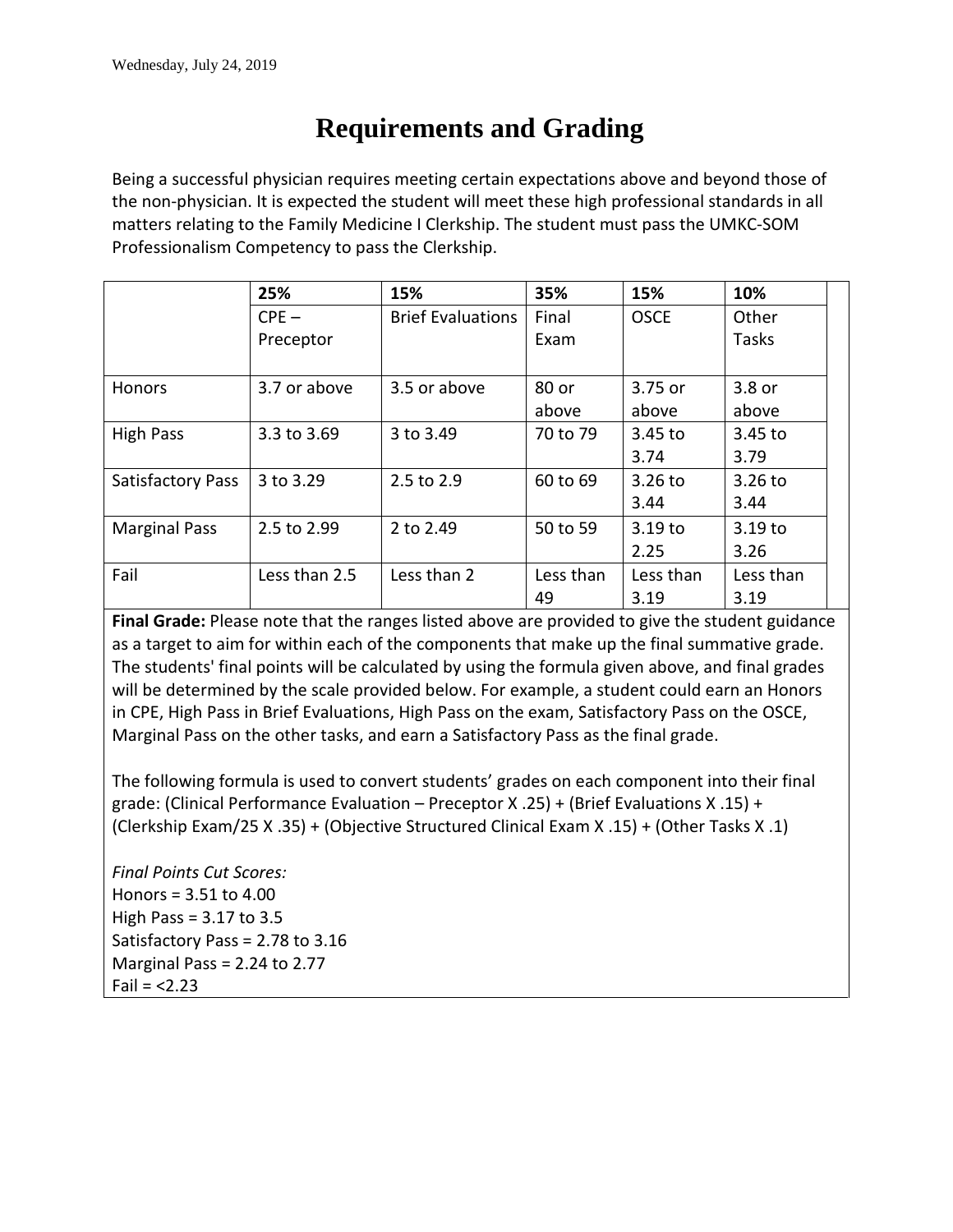- **Professionalism**
	- o Students must pass the professionalism component in order to pass the clerkship. Professionalism is assessed as part of the CPE-Precpetor and Brief Evaluations. Students will fail the professionalism if they receive a score of 0, or "Needs Attention" from at least two evaluators.

# • **Clinical Performance Evaluation (CPE)**

- o Scores are weighted by the amount of time spent with the grader
- o You should give a clinical performance evaluation (CPE) form to all physicians (faculty and residents) with whom you work during your preceptor rotation.
- o A copy of the assessment is available on Blackboard.

# • **Brief Evaluations**

- o Students should have a brief evaluation from the following sources:
	- Clinical selective (inpatient medicine, dermatology, or OB)
	- **Sojourner**
	- **Integrated psychologist**
- o Students may have evaluations from the following sources, if appropriate:
	- **Dr. Barnett in the Family Medicine Center**
	- **Sports medicine clinic**

# • **Final Exam**

- o 90 questions from Aquifer cases, 5 questions on social determinants of health, 5 questions on lifestyle medicine
- o It is recommended the student take notes while studying the cases and preparing for the weekly quizzes.
- o Administered the last Friday of the block at TMC Lakewood (see your schedule for date/time).
- o Minimum score for passing the Clerkship Exam is 49 points
- o You will receive an incomplete grade in the course until the final examination is completed with a passing score. An incomplete grade, **for any reason**, will result in a final grade no higher than a Satisfactory Pass, regardless of the score on the second attempt of taking the final examination.
- o No excused absences will be granted for the time of the final exam.
- **Objective Structured Clinical Examination (OSCE)**
	- o Students will complete two cases. One case will require students to use motivational interviewing techniques to counsel a patient to lose weight. The second case will involve an office visit with Chris Williams, who will have one of three possible chief complaints (chest pain, back pain, or difficulty breathing).
	- o The grade is from the following areas:
		- 25% of score from checklist completed by SP on history and physical exam maneuvers
		- 25% of score from note graded by faculty
		- 25% of score from checklist completed by SP on communication
		- 25% of score from communication evaluation by faculty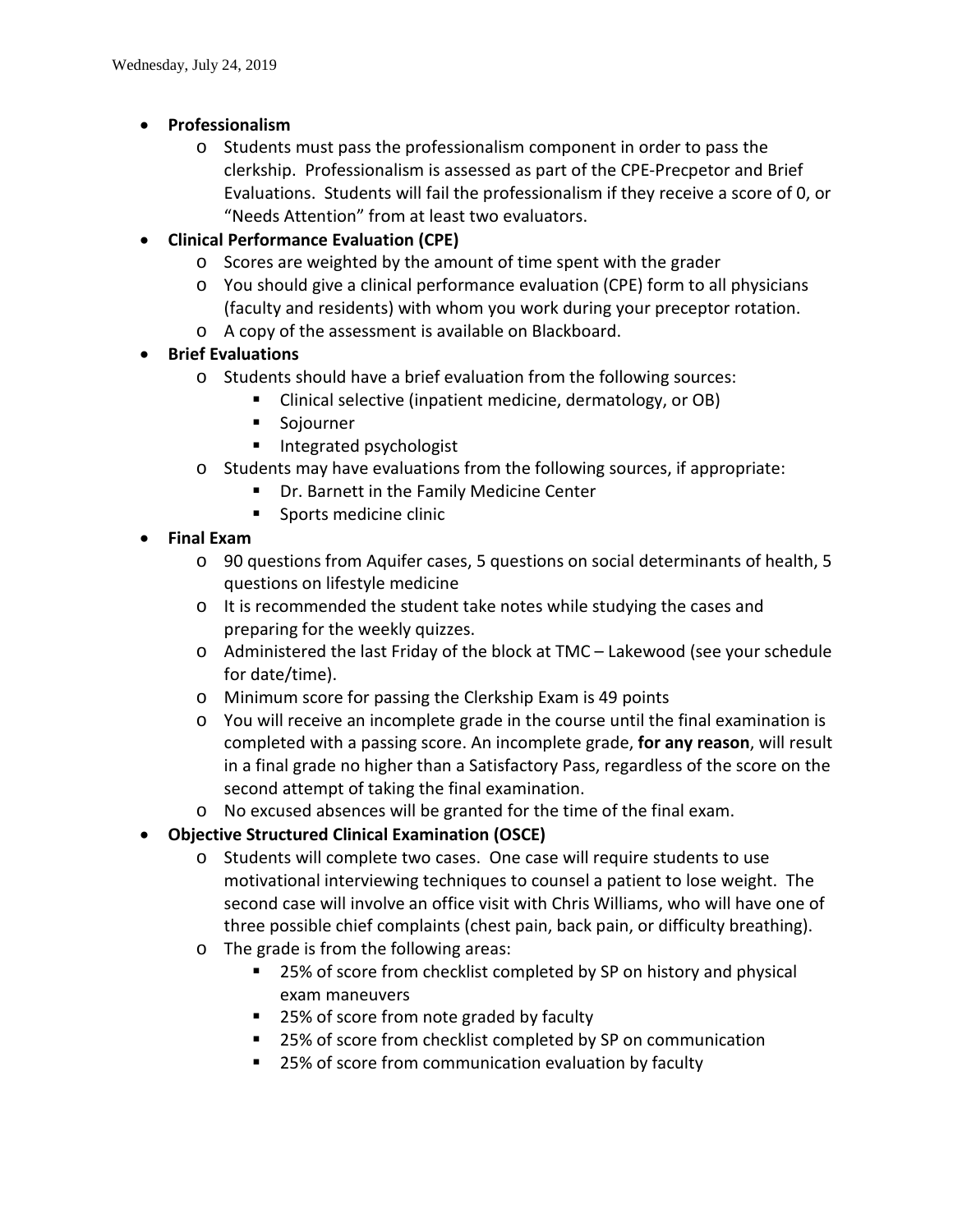- $\circ$  If students do not arrive by their scheduled time or have an unexcused absence on the date of the OSCE, they will receive no credit for the OSCE and no remediation opportunities will be offered.
- o No excused absences with advance notice will be given for the OSCE times. If a student has an unplanned excused absence for the OSCE with appropriate documentation (see note on acceptable documentation under excused absence policy), they will be assigned an "incomplete" grade and be given the opportunity to take the OSCE in a future clerkship month according to the Incomplete Grade policy.
- **Other Tasks** Average of scores for each of the following:
	- PICO research project
		- To be presented at Integrative Medicine and Back Pain session with Dr. Barnett – see Blackboard for instructions
	- AA Meeting Reflection paper
		- To be submitted on Blackboard no later than the start of the final examination and graded by Dr. Crumpecker – see Blackboard for the rubric
	- Average score on weekly quizzes
	- Observed Patient Encounter
		- Students must be observed by an attending or resident performing a history and physical examination on an established patient with an acute complaint or follow-up of a chronic illness.
		- The OPE must be completed during the preceptor portion of the family medicine clerkship.
		- Students must return the completed OPE to the Medical Student Coordinator no later than the start of the final examination.

If students are unable to attend the PICO Research session due to an excused absence, they may summarize their research findings in a 300-word paper to be graded by Dr. Barnett and receive full credit for participation in the event.

# **Incomplete Grades**

An instructor may assign the grade of I (incomplete) to students who have been unable to complete the work of the course because of illness or substantial grounds beyond their control. An incomplete grade is appropriate only when enough work in the course has been completed for the students to finish the remaining work without re-enrolling in the course or attending additional classes.

This policy applies to all courses, both required and elective. "Incomplete" grades received must be satisfactorily removed within one calendar year. If an "Incomplete" grade remains at the end of the calendar year, the grade will lapse to a "no Credit," "Fail," or "F."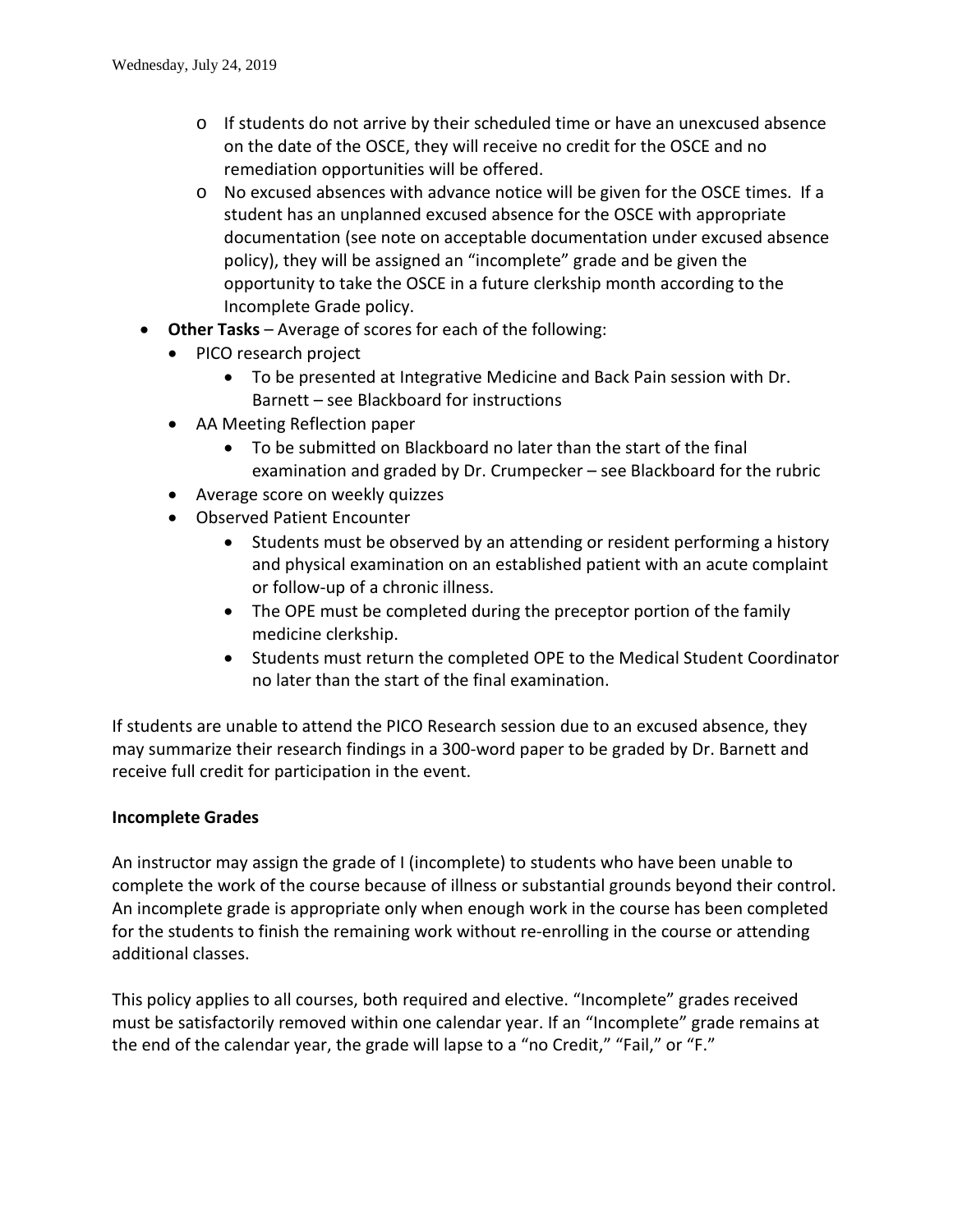#### *Recommended Learning Materials:*

- *Essentials of Family Medicine, 7th Edition*; Smith, Schrager, WinklerPrins, 2018. (ISBN: 978-1496364975)
- *Case Files Family Medicine, 4th Edition*; Toy, Briscoe, Britton, Heidelbaugh, 2016 (ISBN: 987-1259587702)
- Symptom to Diagnosis, 3e online version <http://accessmedicine.mhmedical.com.proxy.library.umkc.edu/book.aspx?bookID=1088>
- JAMA Rational Clinical Examination <http://jama.jamanetwork.com/collection.aspx?categoryid=5855>

# **Recommended Websites**:

- American Academy of Family Physicians<http://www.aafp.org/online/en/home.html>
	- o AAFP Website review questions (must be a member; FREE for students)
	- o Review articles
- USPSTF Guidelines<http://www.uspreventiveservicestaskforce.org/BrowseRec/Index>

# **Recommended Apps:**

- AHRQ ePSS
- AFP by Topic
- Qx Calculate
- ASCVD Risk
- Shots by STFM
- GoodRx
- CDC Vaccine Scheduler
- CDC Contraception
- LactMed
- HumanDx
- Which P-vax?
- Aspirin Guide
- Preop Eval